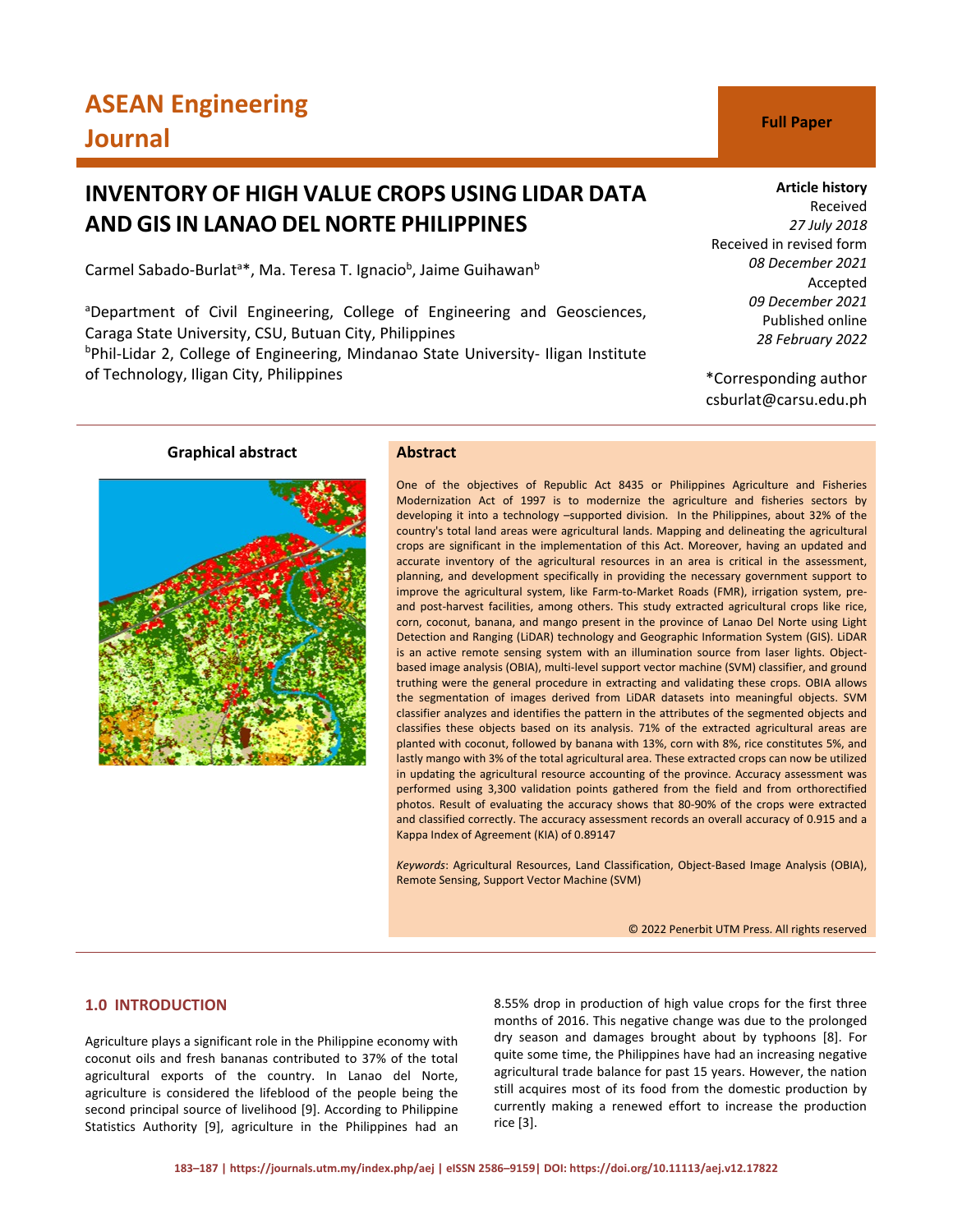Detailed inventories in agriculture have implication on food security and economic stability of a developing country especially with agricultural exports dependent on crops and crop products [5]. High value crops in the province are not limited to coconut, mango, banana, rice, and corn only. Other high value crops are present, however, extraction of these crops are not covered in this study.

This paper has two main objectives. First, to extract accurately high value crops like rice, corn, coconut, banana, and mangoes planted in Lanao Del Norte using remotely sensed Light Detection and Ranging (LiDAR) data. Second, is to have an inventory in terms total area planted with these crops. Having an updated and accurate inventory of the agricultural resources in an area is critical in the assessment, planning, and development of the province specifically in providing the necessary government support to improve the agricultural system, assist and educate farmers, and provide irrigation, among others.

This study utilized LiDAR derived datasets. LiDAR is an active remote sensing system with an illumination source from laser lights. It can provide horizontal and accurate vertical information with high spatial resolutions. Currently, LiDAR technology have been rapidly developed and employed in vegetation analysis, estimating biomass, canopy height, and closure [10, 11]. Using LiDAR derivatives and orthophotos in mapping high value crops in Agusan Del Norte with an object-based image analysis and optimized support vector machine (SVM) model, attained a high overall accuracy [7,10,13]. Image classification using objectoriented approach is gaining popularity in a number of disciplines especially in vegetation analysis and extraction of land cover classification [6, 7, 10-14].



**Figure 1** Location of study area with available LiDAR data

#### **2.0 METHODOLOGY**

Lanao Del Norte is in the northwestern part of Mindanao approximately 7º30' north latitude and 123º47' east longitude. It has a total land area of 3,800  $km^2$ . The province prides itself as a major contributor to the overall development of Mindanao, Philippines. It hosts three of the seven Agus Hydropower Plants, which generates 80% of the Mindanao power grid [3]. There are more than 70,000 hectares of coconut land found in Lanao del Norte, and is the second largest producer of coconut oil in the region. Other major products include rice, fruits, corn, and aquaculture products [4].

Shown in Figure 1 is the map of Lanao Del Norte with its adjacent provinces in the island of Mindanao. Areas within the province with LiDAR footprint equal to a total of 1843.88 km<sup>2</sup>. Only those areas with LiDAR data are discussed and processed in this research. The total LiDAR coverage is 69% of the total land area of Lanao Del Norte. The twenty three (23) municipalities under the province of Lanao Del Norte are: Bacolod, Baloi, Baroy, Iligan City, Kapatagan, Kauswagan, Kolambugan, Lala, Linamon, Magsaysay, Maigo, Matungao, Munai, Nunungan, Pantao Ragat, Pantar, Poona Piagapo, Salvador, Sapad, Sultan Nage Dimaporo, Tagoloan, Tangcal, and Tubod. But only 22 municipalities have LIDAR data. Excluded from the list of municipalities and cities mentioned above is the municipality of Munai.

Field measurement was done through field work and ground validation survey. It was performed on different dates starting from April 2015 up to June 2016 across the municipalities of the province of Lanao Del Norte to collect training points and validation points which were used in the supervised classification in eCognition software.

Due to the vastness of the area considered in this study, and due to security restrictions in areas where there are insurgencies, some portions of the study areas are not accessible for validation. With this, additional points were collected and gathered from available high- resolution orthophotos were also utilized instead. A total of 1286 fields points of different classifications were gathered in 2015, and 2,014 points were collected in 2016 for an overall of 3,300 training and validation points.

The airborne LiDAR and orthorectified photographs (orthophotos) were obtained with several different flight missions from August 2013 to November 2014 thru the DREAM program under the NOAH project of Department of Science and Technology led by Training Center for Applied Geodesy and Photogrammetry of University of The Philippines Diliman (UP-TCAGP).

LiDAR point cloud has an average point density of 2 points/ $m<sup>2</sup>$ and an average spatial resolution of 1 meter. LAStools is software with object-oriented modular approach and integrated LiDAR points processing environment [8].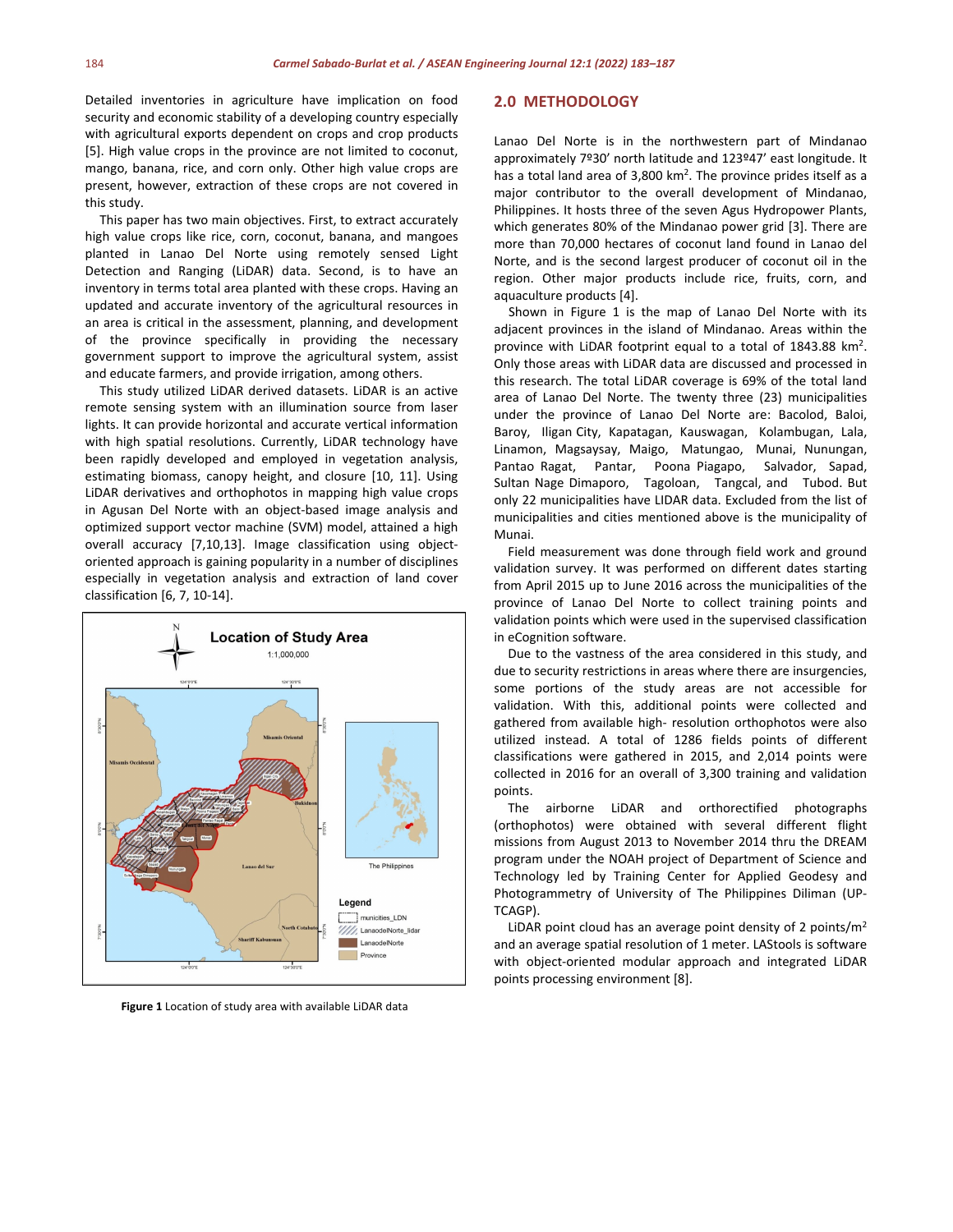

**Figure 2** Image layers derived from LiDAR data used (A) DSM, (B) DTM, (C) Normalized DSM, (D) DSM Hillshade, (E) Intensity, (F) Slope

LAStools software was used in obtaining the LiDAR derivatives like Digital Surface Model (DSM), DSM Hillshade, Digital Terrain Model (DTM), and Intensity layer. ArcGIS 10.2 spatial analyst was used to derive Normalized Digital Surface Model (nDSM), and surface slope (Figure 2). eCognition version 9.0 edge extraction canny algorithm was used to output Canny Edge layer with a threshold of 0-0.5 on DSM hillshade layer. Shown in Figure 3 the flowchart of generating the Lidar derivatives and the operations used to derived it.



**Figure 3** Flowchart of generating LiDAR derivatives

In Figure 4, an orthophoto of a portion of the studied area was shown. Orthophoto is a high-resolution aerial photo that is composed of red, green, and blue layer mosaic together. It was gathered simultaneously with the gathering of LiDAR points. However, due to the unfavorable weather during the flights, some of the areas does not have an aerial photograph.

The total land area covered with LiDAR data set is enormous that the researchers must divide it into different smaller projects within the same flight mission to accommodate faster processing and in consideration of the limitation of the software used.



**Figure 4** Clipped orthorectified photos of the study area

Segmentation of an image into meaningful objects is the primary purpose of Object- Based Image Analysis (OBIA). [9,10] Blaschke, T. et al., (2011) and Candare, R.J. et al. (2016), pointed out that OBIA workflows can be easily manipulated, allowing for the inclusion of human semantics and hierarchical networks. It permits the exploitation of neighboring information and attributes. Multi-threshold segmentation and multi-resolution segmentation in eCognition 9.0 software were used in this study. Multi-threshold segmentation was performed to create classes of water and land. It was also implored in separation of land to ground and non-ground classes utilizing the layer of nDSM with different parameters. O the other hand, multi-resolution segmentation optimizes the procedure of segmentation by diminishing average heterogeneity of image objects for a given resolution locally. Multi-resolution segmentation was done on both ground and non-ground features with scale parameter of 15 to 25 for nonground and 30 to 50 for ground features but using the unique homogeneity criterion. Optimum combination of image layer weights and composition of homogeneity criterion was evaluated and tested thru different sets of permutation.

One powerful classifier in OBIA is support vector machine (SVM). SVM is a set of related supervised learning systems that analyze data and identify patterns, utilized for classification and regression analysis [2]. The SVM machine learning technique finds the optimal separating hyperplane between classes by focusing on the training cases that are placed at the edge of the class descriptors [1, 10]. In eCognition environment, multi-level SVM was employed to classify objects from low elevation, medium, and high elevation into utilizing all the derived layers from LiDAR. Low elevation classes are grassland, bare/fallow, and rice. Medium elevation includes shrubland, corn, and banana, while high elevation features are coconut, mango, and other non-agricultural vegetations. Exploiting the objects' features like mean and standard deviation of all layer values, geometry features, and textural values enables the classifier to use these features all at once. Also, radial basis function (RBF) kernel and a value of 100 for the parameter C to adjust the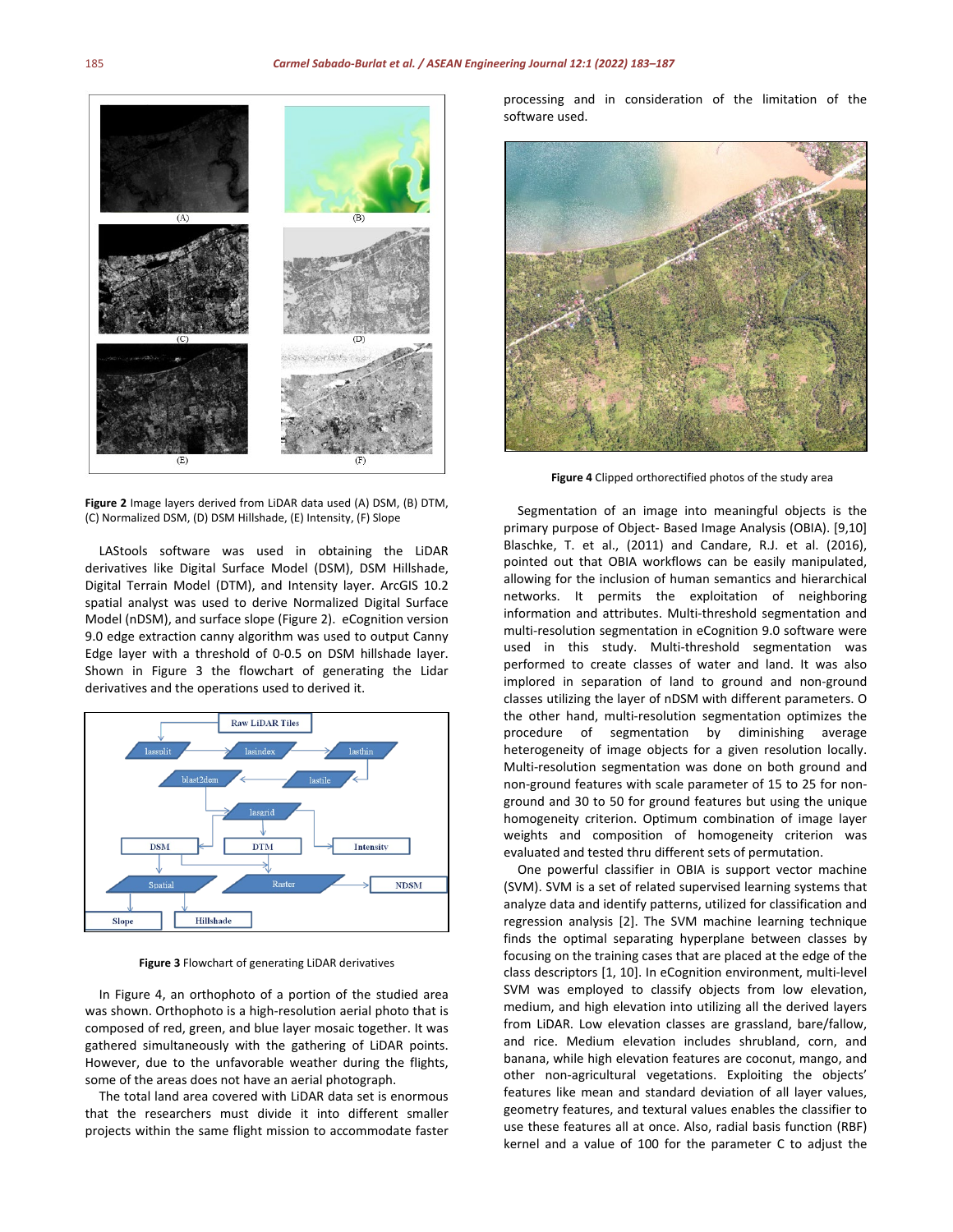trade-off between large margins and classification errors were used.

To simplify the process and focus on the extraction of agricultural features, thematic layers of rivers, roads, and buildings, were used in the delineation and extraction. Supplementary to SVM classifier, rule-based refinement was integrated to further classify objects that were misclassified in the SVM specially that part with problematic LiDAR intensity.

After classifying the objects into respective classes, accuracy assessment was done. Validation data for this project relied on the imagery, knowledge of the study area of the researchers, and from ground truthing conducted by the researchers to all the different municipalities within the province of Lanao del

Norte. Accuracy assessment is performed by comparing the result of classification after SVM algorithm against validation points acquired from the field and from the orthophotos. Another object level is created below the current user level. Assigning all objects to unclassified class is required to clear out all the classes. This is followed by assign class algorithm using validation points as thematic layer and then turning the classified objects as samples. From these samples, a TTA mask is generated by accessing the Classification menu, selecting Create TTA mask from samples, and then choosing the current/ last object level. All object samples are shown in a TTA mask while others are in black. Accuracy assessment is then accessed from Tools menu. The last SVM object level is compared against the TTA mask, selecting all classes indicated in validation points. The Error Matrix based on TTA (Test and Training Area) Mask method was used to assess the accuracy of the project using the points gathered from the field and from the orthophotos.

After evaluating the accuracy of the classified land cover, all the specified classes of high value crops were exported from eCognition and viewed in the ArcGIS software wherein the projected coordinate system of the polygon raster was defined to WGS 1984 UTM Zone 51N. Spatial analyst in ArcGIS software was utilized to compute for the area of each polygon and then summarized to get the total area planted with coconut, banana, rice, corn, and mango.

#### **3.0 RESULTS AND DISCUSSION**

Shown in Figure 5 is a not drawn to scale but labeled accordingly with classified land cover of a portion of the study site. With 11 major classes of banana, bare/fallow, built-up, coconut, corn, grassland, mango, other vegetation, rice, road, and water. However, in this sample area, dominant crops are coconuts, mango, and corn. Using the points gathered from the field, the accuracy assessment of the areas with orthophotos have precisions ranges from 85-90%. This is evident in the results of the classifications using SVM. On the other hand, those areas without orthophotos are 80-85% accurate.

Having an updated and accurate inventory of the agricultural resources in the municipality is critical in the assessment, planning, and development of the province specifically in providing the necessary government support to improve the agricultural system, assist, and educate farmers, and provide irrigation, among others.



**Figure 5** Classification of objects in a portion of the municipality of Bacolod, Lanao del Norte

In Table 1, areas planted with high value crops are presented. In can be observed from the table that 28% of the total land areas in Lanao Del Norte with LiDAR data are planted with banana, coconut, corn, mango, and rice. Out of this 25%, areas planted with coconut are the largest with a percentage of 71% followed by banana at 13%, corn with 8%, rice with 5% and lastly mango with 3%. With this, Lanao del Norte is considered an agricultural province in the island of Mindanao.

**Table 1** Area Planted with Agricultural Crops

| <b>Crops</b>  | Area                     | Percent        |
|---------------|--------------------------|----------------|
|               | Planted, km <sup>2</sup> | <b>Planted</b> |
| Rice          | 23.89                    | 4.70%          |
| Corn          | 40.48                    | 7.96%          |
| Coconut       | 363.61                   | 71.48%         |
| Mango         | 13.50                    | 2.65%          |
| <b>Banana</b> | 67.22                    | 13.21%         |

Accuracy assessment was done using the Error Matrix method based on TTA mask. This was selected for the statistical analyses since it delivers both the overall accuracy and the opportunity to assess the producer accuracy, user accuracy, and Kappa analysis of the results. The accuracy assessment records an overall accuracy of 0.915 and a Kappa Index of Agreement (KIA) of 0.8914688. In Figure 6, the error matrix based on TTA mask of a particular project in the municipality of Lala, Lanao del Norte was shown.



**Figure 6** Error matrix based on TTA mask of a project in Lala, Lanao Del Norte

In Figure 7 is the summary of inventory in terms of land area in Lanao Del Norte with agricultural crops. Iligan City, and municipalities of Kolambugan and Magsaysay are the top three